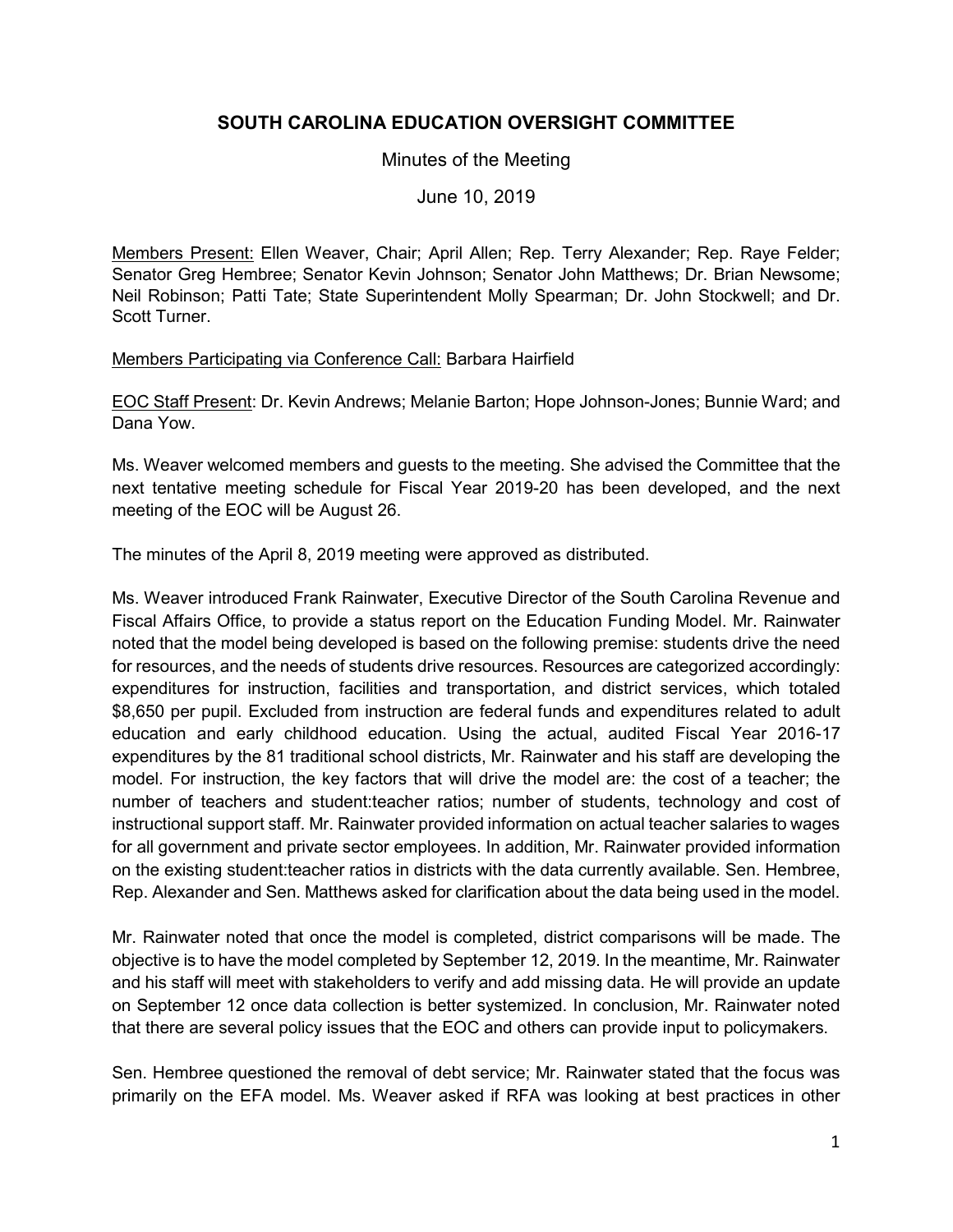states. Rep. Felder suggested that RFA also consider using other indicators like percentage of students in a district who are not performing at grade level rather than poverty to allocate additional resources to school districts. Dr. Turner also suggested that the percentage of students with an IEP may also be an indicator of financial need. Mr. Rainwater reiterated that they are trying to get the data right before the product is used to make policy decisions. He highly encouraged school district business officers to review their district data for accuracy.

There were several special reports provided to the EOC:

*Evaluation of Professional Development and Teacher Credentials of the Full-Day 4K Program* – This evaluation was conducted by the RAND Corporation as part of the EOC's ongoing evaluation of the full-day 4K program. Celia Gomez of the RAND Corporation participated via conference call. The report identified the teacher education qualifications of both public schools and private schools participating in the Child Early Reading Development and Education Program (CERDEP), which is state-funded, full-day 4K program and the professional development opportunities provided by the SC Department of Education and the Office of First Steps to School Readiness. The evaluation recommended more sustained professional development for teachers that identify and target competencies as well as full implementation of an early childhood workforce registry.

*Results of the 2018 Administration of the Kindergarten Assessment (KRA)* – Ms. Ward and evaluators from the University of South Carolina provided an overview of the results of the 2018 administration of the Kindergarten Readiness Assessment (KRA). Of the 54,904 kindergartners assessed by teachers using the KRA in the fall of 2018, about 37 percent of the children were at the KRA Demonstrating Readiness level in the Fall of 2018 as compared to 36 percent of children at the KRA Demonstrating Readiness level in the Fall of 2017. Demonstrating Readiness denotes children entering kindergarten with sufficient skills, knowledge and abilities to engage with kindergarten-level instruction. Across domains, a higher percentage of kindergartners reached Demonstrating Readiness in Social Foundations and Physical Development and Well-being in 2018 than in 2017. In Language and Literacy and Mathematics, a lower percentage of students reached Demonstrating Readiness in 2018 than in 2017. Analysis of the KRA data identified test results for 86 percent of children who were enrolled in CERDEP in school year 2017-18 and took the KRA as kindergartners in the fall of 2018. Approximately 36 percent of these former CERDEP students scored Demonstrating Readiness on KRA as compared to 37 percent of all other kindergartners. Dr. Stockwell asked about the information provided by the KRA and if the data can be used to inform local decisions.

*Report on Palmetto Digital Literacy Program and Update on eLearning Pilot Program –* Dr. Lee D'Andrea provided an overview of the third year of implementation of the Palmetto Digital Literacy Program. Twenty-five of thirty-six districts eligible to participate or invited to participate in the pilot elected to participate. In these districts, 34,280 individual student accounts were created serving 32 percent of the total eligible population. Districts opted to enroll for the primary reason of improving the keyboarding skills of students to prepare for on-line testing. Of the 25 districts participating, 11 completed pre- and post- assessments. The results showed a continuing demonstrated and articulated need for instructional materials in the areas of *keyboarding*, *digital*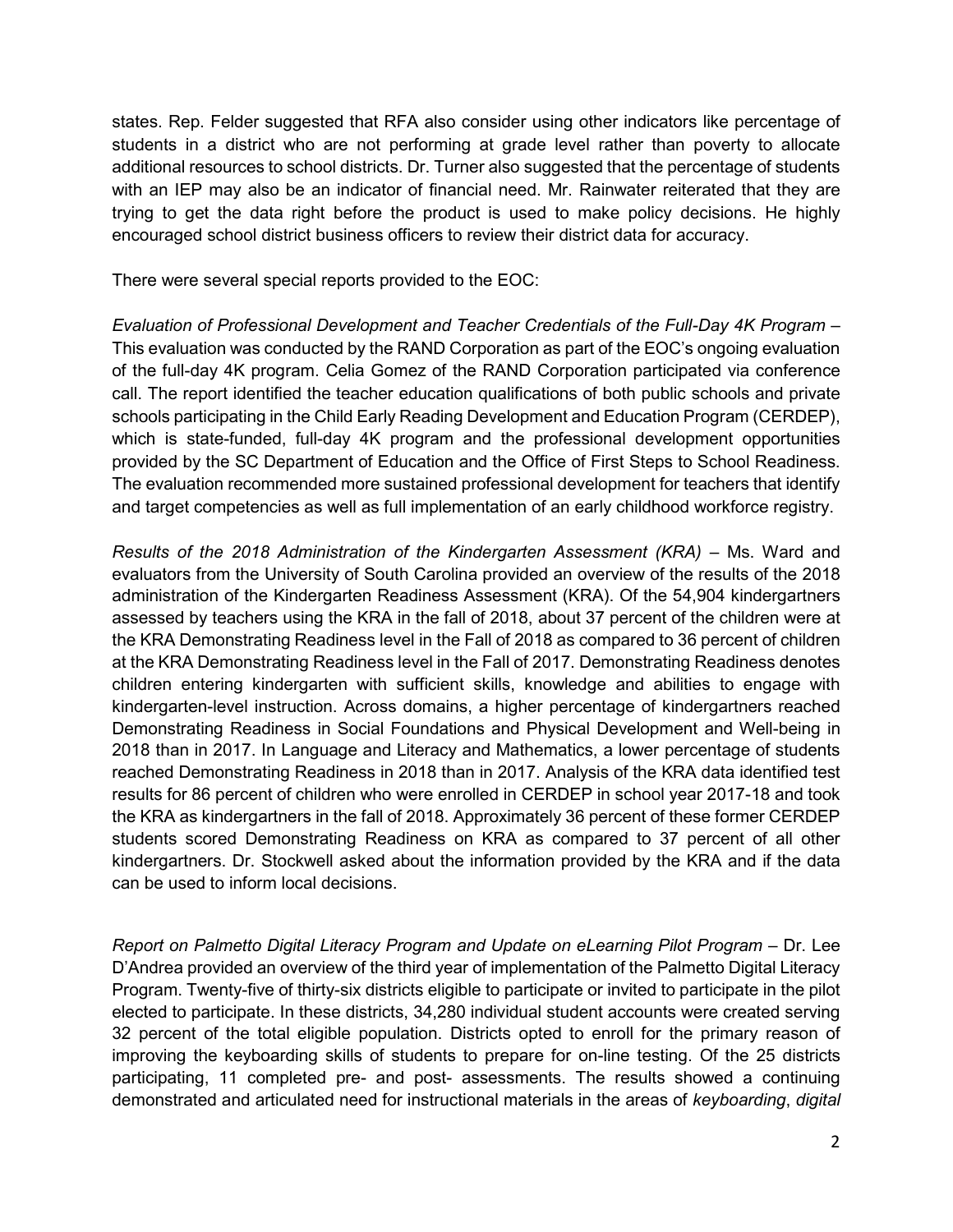*literacy and internet safety*, *inquiry learning through technology integration* and *coding* exists in schools among students K-8. There continue to be significant unmet infrastructure needs in the provision of digital learning environments for students. The effectiveness of the software is evident, yet the results are mixed due to a variety of factors outside the scope of the Learning.com product. Mrs. Barton then updated the EOC about the second-year implementation of the eLearning pilot program. Applications are due June 14. Cohort 1 districts will review the applications. Cohort 2 districts will be notified in mid-July.

The Committee then received subcommittee reports:

#### Academic Standards and Assessments and Public Awareness Subcommittees

Mr. Robinson reported that the two subcommittees met on May 20 and are recommending to the EOC approval of two reports required by state law along with one information item on the 2019-20 communications plan.

The first report documents the academic achievement of students who received a grant from Exceptional SC through the Educational Credit for Exceptional Needs Children or ECENC Program in Fiscal Year 2017-18. The report also describes the measures that the EOC took to collect the individual assessment data while protecting student confidentiality using the services of the South Carolina Revenue and Fiscal Affairs Office. Pursuant to Act 247 of 2018, schools participating in the ECENC program must submit to the EOC student test scores that are used to provide program level reports to determine if students participating in the program have experienced measurable improvement. While schools participating in the ECENC program had always provided school-level test scores as a condition of participation, Act 247 required the schools to provide individual student assessment data on students who received grants from the program.

The report documents the following:

- Schools participating in the ECENC program responded to the request for assessment data by providing either assessment information or a reason for not having the information for 95 percent of the 2,327 students who received grants from Exceptional SC in 2017-18 and who were enrolled in kindergarten through grade 12. Reasons why assessment data were not available included: the grade level was not assessed; the student was absent on the day of testing; the student withdrew before testing, etc.
- Actual assessment information for school year 2017-18 was obtained from schools participating in the ECENC program for approximately two-thirds of all students who received a grant from Exceptional SC in school year 2017-18. Of this data, the EOC could use test results for 60 percent of all students to calculate median percentile rankings in Reading and Mathematics.
- The assessment data showed that students who received a grant from Exceptional SC were performing slightly lower than the national norm. Remember these are students with documented disabilities being compared to a national norm of students with and without disabilities. The median Reading percentile rank was 47, and the median Mathematics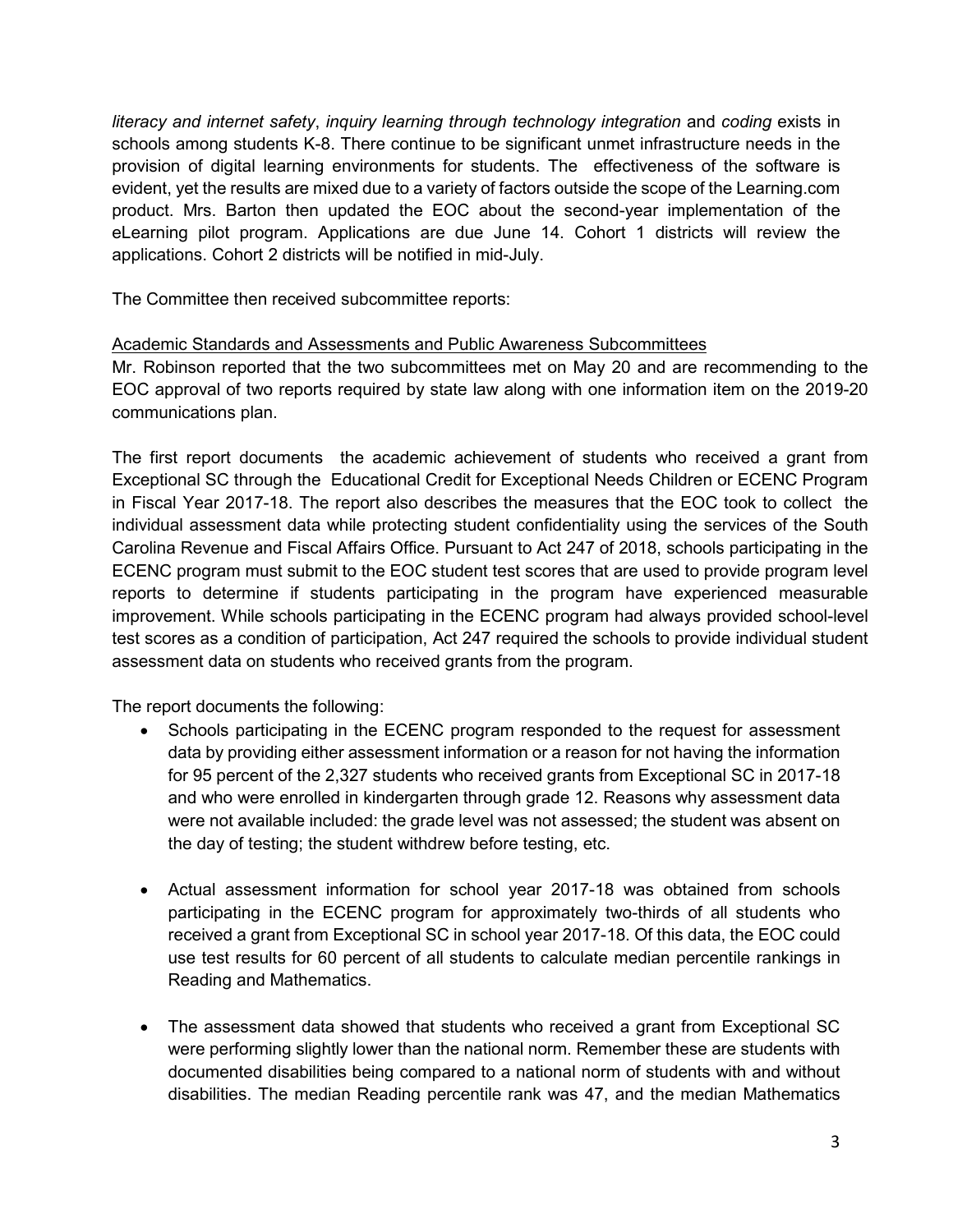percentile rank was 40. In Reading, approximately half of the students scored higher than 47 percent of students in a national representative sample of students. In Mathematics, half of the students scored higher than 40 percent of students in a nationally representative sample of students. The mean Normal Curve Equivalents (NCEs) for Reading was 49.0 and for mathematics, 45.7, which is slightly lower than the national norm which includes students with and without exceptional needs.

• There were a limited number of assessment results for students for whom assessment scores were provided for school years 2016-17 and 2017-18. There appeared to be a slight decline in Reading scores but no difference in Mathematics scores from school year 2016-17 to school year 2017-18.

Mr. Robinson noted that the subcommittee members had a healthy conversation about how the results document that students receiving grants are doing quite well on national assessments; however, making comparisons to students in other states participating in such programs as well as to students with disabilities in our state who take assessments should not be made. The simple reason is the disabilities and socioeconomic status of the students in the ECENC program are unknown. Therefore, comparisons cannot be made between students participating in the ECENC program and students with disabilities served in public schools.

There being no further discussion, the members voted unanimously to adopt the report and submit it to the General Assembly.

Mr. Robinson then provided an overview of the second report, the results of the 2018 administration of the parent survey. As explained, annually parents whose child attends grades 5, 8 and 11 or the highest grade in a school are given a paper survey to complete. The survey is designed to measure parent satisfaction with the Learning Environment, Home and School Relations, and Social and Physical Environment of their child's school.

The Subcommittees reviewed the results and asked staff to include additional information about survey response rates, which was done and were included in the revised report. The Subcommittees also requested the EOC staff initiate a review of the actual survey questions, which was done.

The parent responses in 2018 document:

- Between 33 and 39 percent of all eligible parents surveyed responded to the 2018 parent survey, and the percentage of completed surveys ranged from 30 to 36 percent.
- The percentage of parents satisfied with the three domains varies from 74 to 87 percent, with Home and School Relations being the lowest.
- Generally, parents of students in elementary schools had higher satisfaction levels.
- Generally, as the overall report card rating of their child's school increased, so did parental satisfaction with the school's learning environment, home and school relations, and physical environment of their child's school.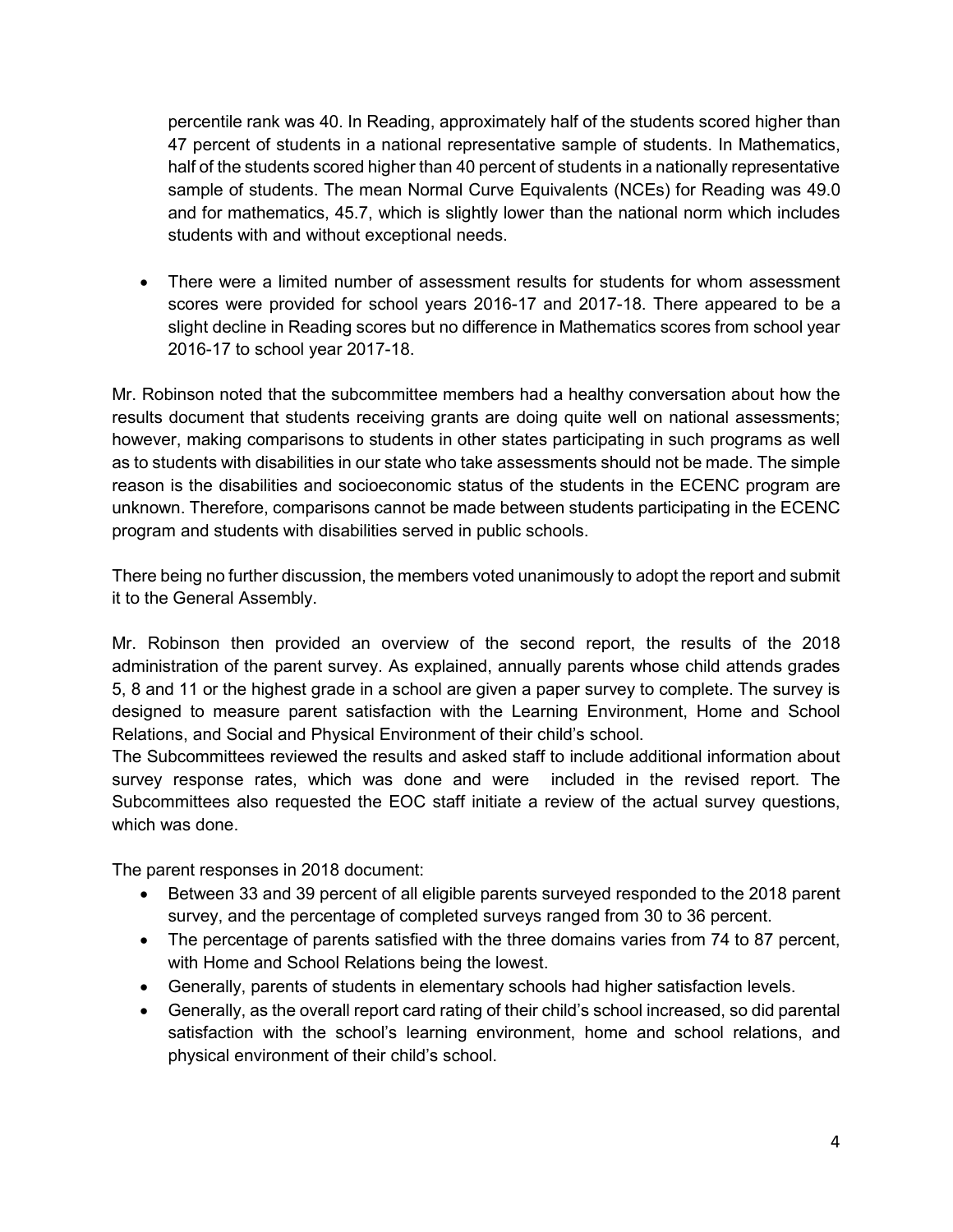• Approximately two-thirds of parents believed that the teachers and staff in their child's school intervened to prevent bullying or that the school had an anti-bullying plan. Approximately 20 percent of parents reported that their child had been bullied.

There being no further discussion, the members voted unanimously to adopt the report, which will be provided to the SC Department of Education and to the State Board of Education, entities that have responsibility under the Parental Involvement in Their Children's Education Act of 2000.

Ms. Yow then provided an overview of the agency's 2019-20 Communications Plan which focuses on engaging parents and the public in understanding and using the information contained in the annual school and district report cards to improve educational outcomes. The report was received as information.

## EIA & Improvement Mechanisms Subcommittee

Dr. Newsome reported that the EIA and Improvement Mechanisms Subcommittee met on May 20. The Subcommittee is recommending that the EOC approve two reports: (1) the results of the academic performance of military-connected students for school year 2017-18; and (2) the annual report on the SC Teacher Loan Program, which is the report for Fiscal year 2017-18.

First, the report on the educational performance of military-connected students:

- As a state, South Carolina's reporting of the number of military-connected students has improved over time. Data provided by the South Carolina Department of Education to the EOC indicate there were 14,456 military-connected students in the state during the 2017- 18 school year. Almost 70 percent of these students had at least one parent who was active duty.
- Military-connected students continue to outperform their peers on state-administered standardized tests and End-of-Course examinations.
- During the 2017-18 school year, the high school graduation rate for military-connected students remained constant at 94.1 percent, significantly above the 81 percent statewide graduation rate.

There being no further discussion, the members voted unanimously to adopt the report for submission to the General Assembly.

Dr. Newsome then highlighted the key findings of the annual report on the SC Teacher Loan Program:

- Applications for the Teacher Loan Program remained steady in 2017-18, but the number of applications approved decreased from 1,166 in 2016-17 to 1,132 in 2017-18. The primary reason for denial was the inability of the applicants to meet the academic grade point criteria.
- Overwhelmingly, applicants and recipients to the program are white females who were Teacher Cadets and enrolled as undergraduates. The percentage of male applicants remains small, especially among African American male applicants.
- No funds were used from the Revolving Loan Fund to supplement the EIA appropriation. The ending balance in the revolving fund account was \$8.6 million as of June 30, 2018.